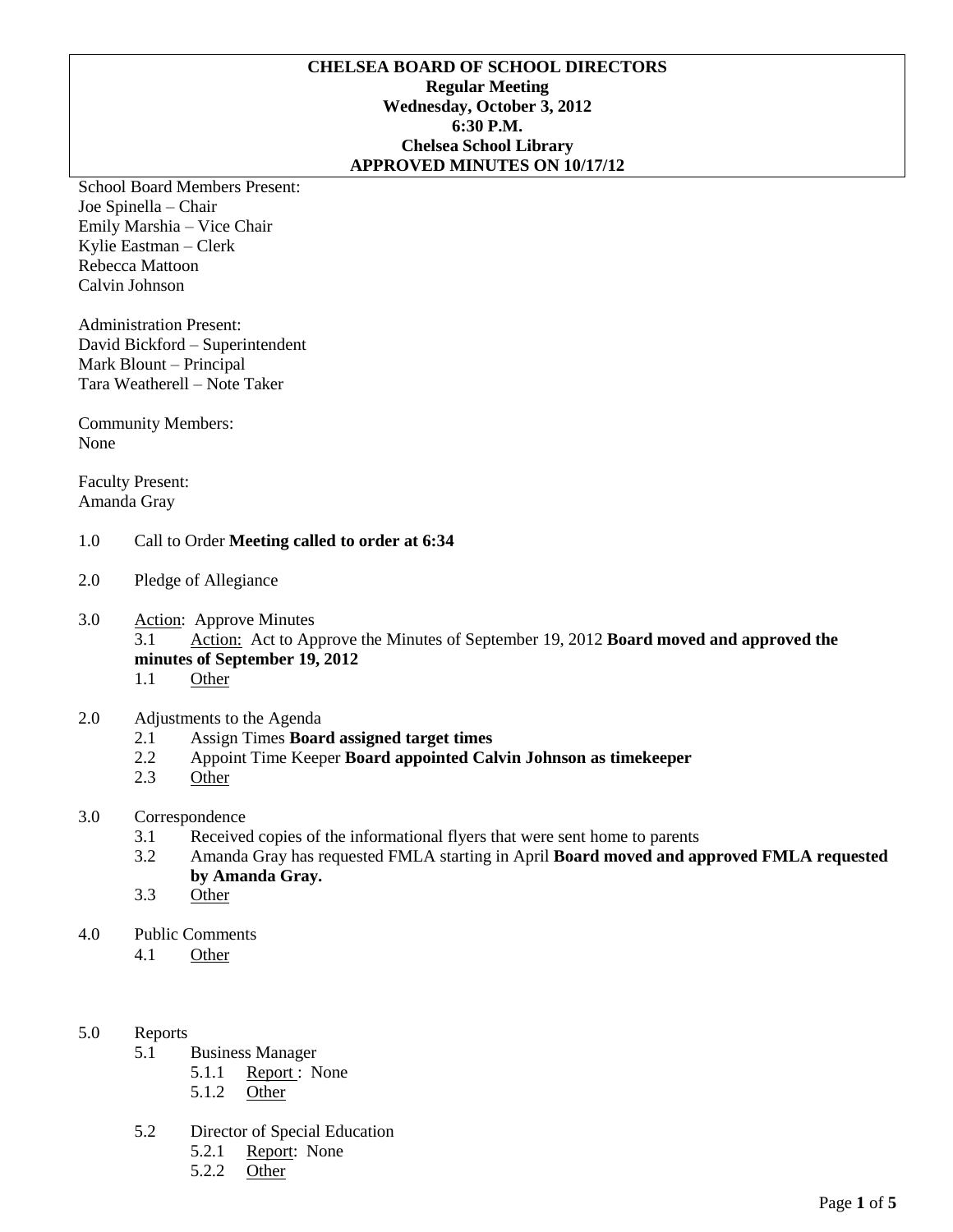- 5.3 Principal
	- 5.3.1 Report
		- 5.3.1.1 Strategic Intervention Model Professional Development. Consultant Mary Sue Crowley began working with five middle and high school faculty members on Tuesday, September 25th directly in classrooms with students. Mrs. Crowley will also be working with Curriculum Coordinator Pam Quinn partnering and providing Strategic Intervention Model resources for all faculty as part the K-12 Differentiation Workshop series for early release in-service.
		- 5.3.1.2 At full faculty meeting October 2, 2012 Director of Special Services Director Debbie Matthews provided a 30 minute overview of executive functioning with follow-up PowerPoint information. Additional special education topics are being planned.
		- 5.3.1.3 Charlotte Danielson/Harry Wong Book Series. At October 2nd Faculty Meeting assigned refresher readings of Charlotte Danielson's *Enhancing Professional Practice* on "Domain 2 – The Classroom Environment" and Harry Wong *The First Days of School* on the "First Characteristic – Positive Expectations" for a faculty discussion at the October  $30<sub>th</sub>$  meeting.
		- 5.3.1.4 Progress Report/Report Card Language Information. Provided K-12 Faculty example language collected by teacher colleagues in previous districts served and a website called teachernet.com when writing progress reports and report cards for parents.
		- 5.3.1.5 Parent Conferences. Distributed at October 2nd Faculty Meeting article on "Perfecting Parent Conferences" by Linda Shalaway, author *Learning to Teach…..Not Just for Beginners.*
		- 5.3.1.6 CFP Action Plan 2012-2015. Worked with Curriculum Coordinator Pam Quinn in the revision of the Consolidated Federal Plan – Action Plan for Chelsea School during the week of September 24th. The plan is expected to be shared with faculty on October 2nd for input and feedback. Once completed in early October, the Superintendent and Board will be provided a copy of the plan (In Process).
		- 5.3.1.7 Embedded Professional Development for Promoting Social, Emotional, and Behavioral Competence in the Classroom (K-5). Through informal classroom observations at K-5, Vermont Schoolhouse Seminar Consultant Jon Udis for an initial planning session on October 15th. The goal is to carefully plan out embedded professional development that will provide Chelsea's K-5 Professional Staff an opportunity to learn from a highly respected consultant regarding teacher strategies for promoting social, emotional, and behavioral competence in the classroom and beyond.
		- 5.3.1.8 NECAP Testing Window: The NECAP Tests at grades 3-8, and 11 in reading, writing and mathematics is scheduled for October 1-12, 2012. Specific test dates has been communicated to parents through newsletters from teachers.
		- 5.3.1.9 Emergency Response Plan: The Focus Group (Head of Maintenance, School Nurse, School Counselor, Student Support Specialist, Administrative Assistant and Principal) have begun work to fulfill Vermont Legal Requirements for Crisis Response based on information provided by Vermont Emergency Management – Department of Public Safety. The team is also adopting recent work provided by the Shaker Regional School District (NH). The work is expected to take a couple of months and will involve partnering with our local public safety agencies (In Process).
		- 5.3.1.10 Faculty Bathroom: The Maintenance and Custodial team have completed patch work and will have freshly painted walls completed the week of October 1st (In Process)
		- 5.3.1.11 Faculty/Staff received 2013-2014 budget development information at a special meeting on Monday, September 24. Budgets are due on Wednesday, October 10, 2012 (In Process).
		- 5.3.1.12 Inventory/Replacement Cycle Information: To provide the Board with supporting documentation for 2013-2014 budgeting and beyond, there will be inventory/replacement cycle information from athletics, library-media, music, and facilities (In Process).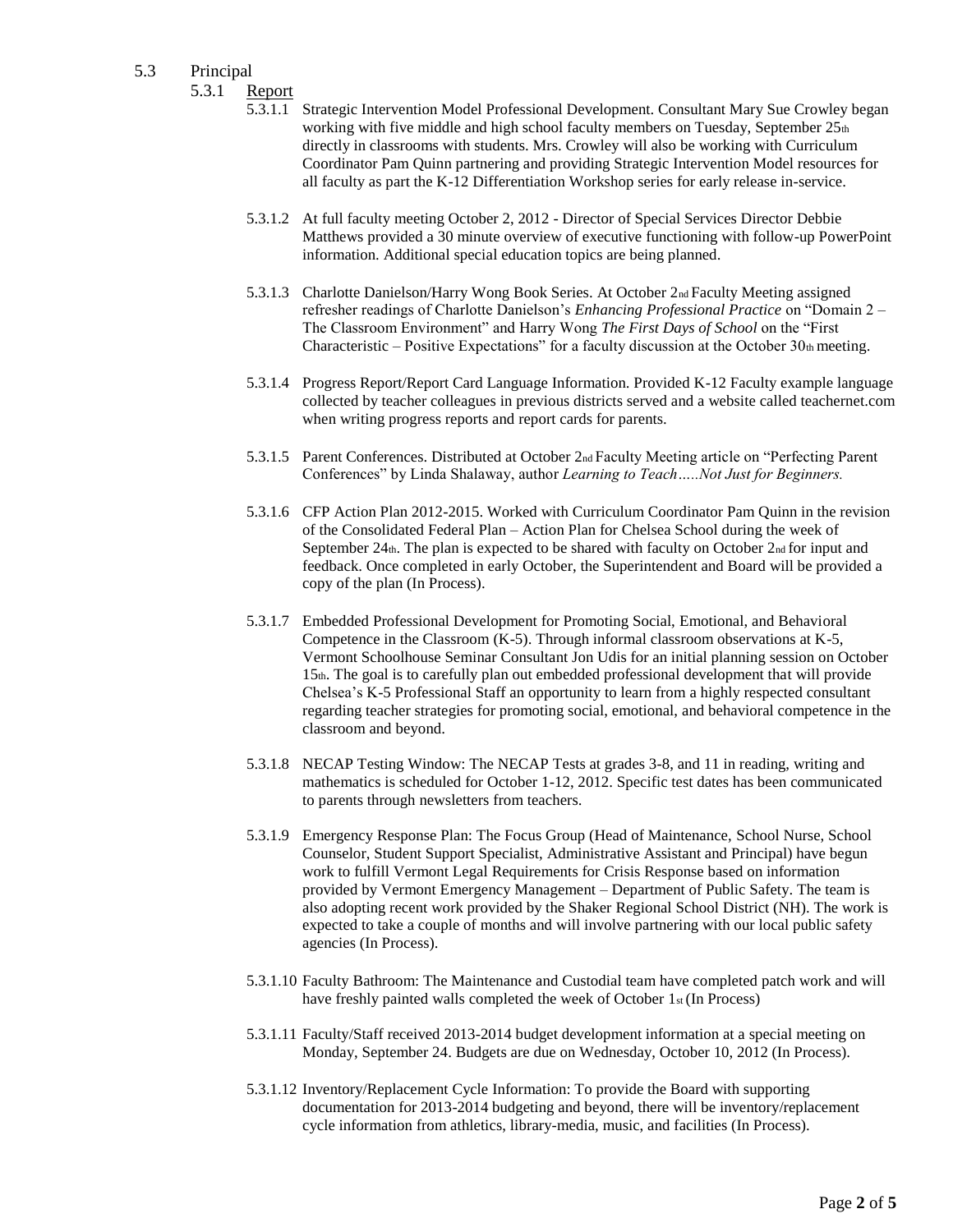- 5.3.1.13 Approved Funds. As a follow-up from the September 19, 2012 Board-approved release of funds for musical/drama performance, Library-media, Office Chairs, and Mountain Biking Club, Mr. Blount has had initial conversations with Music/Art Faculty, Library Media Specialist, and Mountain Bike Coordinator to develop plans for use of funding (In Process).
- 5.3.1.14 Vermont Arts Council Grant. Music Teacher Jennifer Chambers submitted a Vermont Arts Council – Artists in Schools 2013 Grant (see attachment).
- 5.3.1.15 One Planet Planning. Coordinator Carrie McDonnell will be surveying Grades K-6 families the week of October 1<sub>st</sub> as preparation for inclusion of Chelsea in the 21<sub>st</sub> Century Learning Center grant application next year.
- 5.3.1.16 Chelsea Public School will serve as host for Grades 7-8 OWSU wide spelling bee Competition scheduled at 9:30 am, Friday, October  $5<sup>th</sup>$  in our gym. Parents are invited to see competitive spelling spirit from across the SU!
- 5.3.1.17 Invited to the Senior Citizens Luncheon on September  $21<sup>st</sup>$  and was guest speaker. Met with Senior Citizen Executive Board on September 28<sup>th</sup> to develop plans for a Senior Citizen Luncheon at the school (i.e. tentative date November  $26<sup>th</sup>$ ). (In Process).
- 5.3.1.18 Chelsea Fire Department. Met with Chelsea Fire Chief John Upham about the department's upcoming Fire Safety Week activities with our elementary students. Also discussed partnering with the department on faculty trainings regarding fire safety, fire drills, and emergency response plans.
- 5.3.1.19 Website. Working with Superintendent Bickford regarding the Chelsea School website and all others in OWSU, the superintendent is securing professional web design support. (In Process).

#### 5.3.2 Other

5.3.2.1 Science Assessment Results from the NECAP testing have been provided

- 5.3.2.1.1 55.6% of Grade 4 Students scored proficient compared to 51% of grade 4 students statewide
- 5.3.2.1.2 44.4% of Grade 4 students were partially proficient compared to 32% of Grade 8 OWSU students and 36% of students across the state
- 5.3.2.1.3 29% of Grade 8 students scored proficient, the same as grade 8 students statewide
- 5.3.2.1.4 57% of Grade 8 students were partially proficient compared to 55% of Grade 8 OWSU students and 48% statewide
- 5.3.2.1.5 30% of Grade 11 students were proficient compared to 31% of students statewide

# 5.4 Superintendent

- 5.4.1 Report:
	- 5.4.1.1 Shirley Fergerson has been appointed as Curriculum Director she is currently the Superintendent at Lebanon
	- 5.4.1.2 Website Design is progresses, David has been working with Powershift, they have been working with many schools to develop sites that are friendly for user and various types of users
	- 5.4.1.3 Merged Bargaining been in contact with a director from NY, he has been nationally recognized for his work in the Harvard negotiations project and worked with the Union on mergers
	- 5.4.1.4 Special Education has been taking a lot of time due to the numbers of students who have moved into the district this year and dealing with the residency issues arising from these moves
	- 5.4.1.5 One Planet David has been working with Kari to get bus capacity to take students to Tunbridge
- 5.4.2 Other:

# 5.5 OWSU

- 5.5.1 Report: None
- 5.5.2 Future Meeting Dates: October 4, 2012 @ 6:30 PM – Executive Committee Meeting at OWSU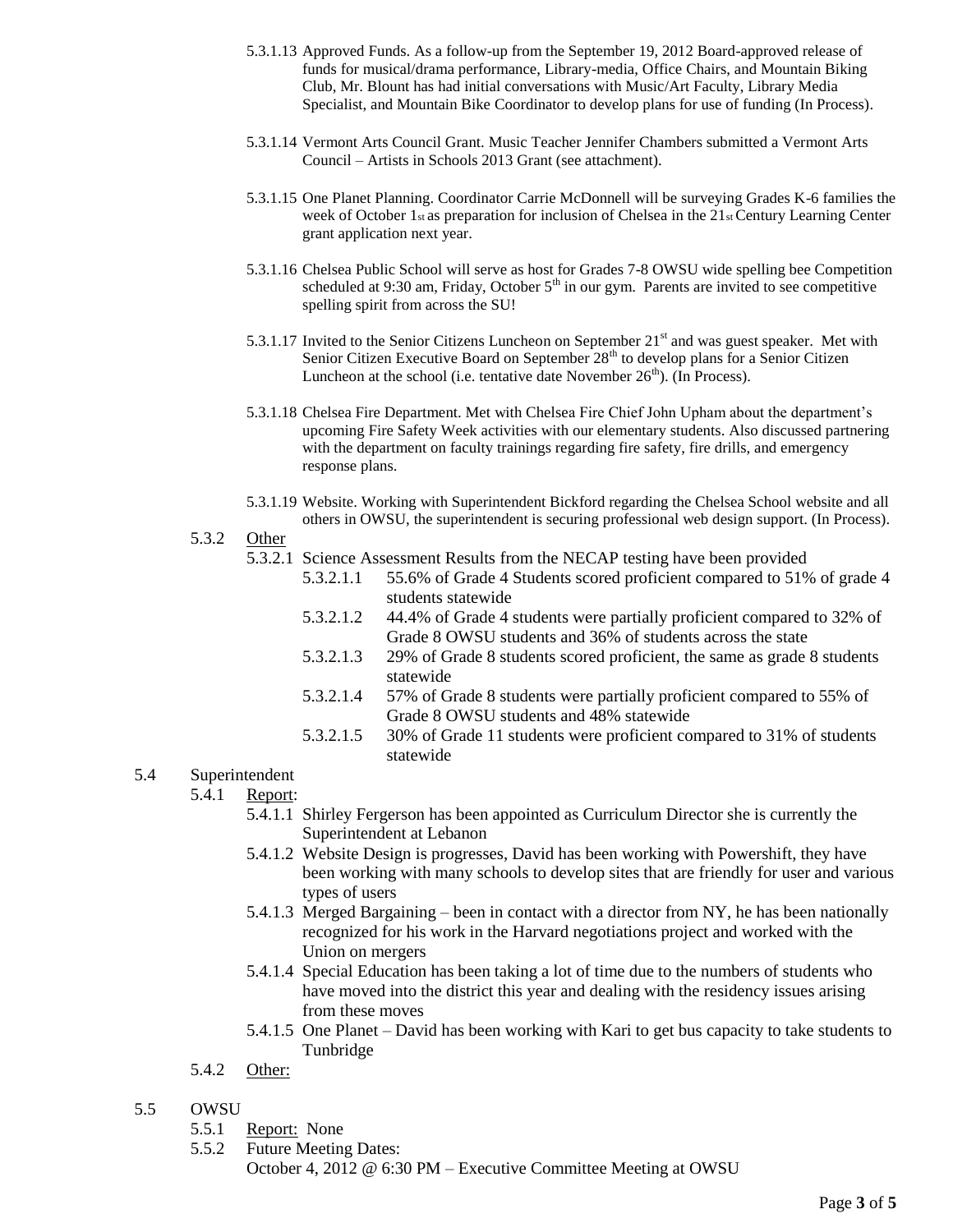November 1, 2012 @ 6:30 – Executive Committee Meeting at OWSU November 15, 2012 @ 6:30 – Full Board Meeting at Chelsea School

- 5.2.3 Other
- 6.0 RTCC Representative
	- 6.1.1 Report: None
	- 6.1.2 Other:
- 7.0 Old Business
	- 7.1 On-going: Vision for High School Model Update
		- 7.1.1 Board is going to use one hour of the board meeting on November  $7<sup>th</sup>$  as a working session to review all of the discussions that were had at the Community Roundtables to review the wants, needs and focuses that come to light to develop a directive on the next phase of a High School Model research
	- 7.2 Chelsea Book Club
		- **7.2.1** Discussed how the room would be set up for the discussion; who will facilitate the discussion, the **board would like Mark to ask if Maria would be interested in facilitating; will let Cathy know that there will need to be more food**
		- **7.2.2** Book idea for the next round **7.2.2.1** Developing Grading and Reporting Systems on Student Learning
	- 7.3 Other
- 8.0 New Business
	- 8.1 Public Preschool design for 2014 school year develop action plan
		- 8.1.1 Data Collection
		- 8.1.2 The board would like to hear from community members that were affected by Head Start not opening on time and what they had to do for alternative care for their children
		- 8.1.3 Develop Budget
		- 8.1.4 Select location
		- 8.1.5 Estimate level of disruption
		- 8.1.6 Difference between Preschool & daycare
		- 8.1.7 Student wellbeing within the school
		- 8.1.8 Funding stream
	- 8.2 Kent Gilman would like to set up a scholarship fund in memory of Nick Gilman, this will most likely be for someone who is interested in Agriculture or a well-rounded citizen involved in the community. **Mark will discuss this with Mindy to find out what needs to be done and will let Calvin know so the discussion can be had with Kent.**
	- 8.3 Other
- 9.0 Future Agenda Items:
	- 9.1 Public Preschool design for 2014 school year (October develop action plan) **Move this to old business**
	- 9.2 Special Revenue Funds
	- 9.3 Future Principal Search
	- 9.4 Other
- 10.0 Future Meetings
	- 10.1 Regular Meetings October 17, 2012 @ 6:30 PM November 7, 2012@ 6:30 PM November 21, 2012 @ 6:30 PM